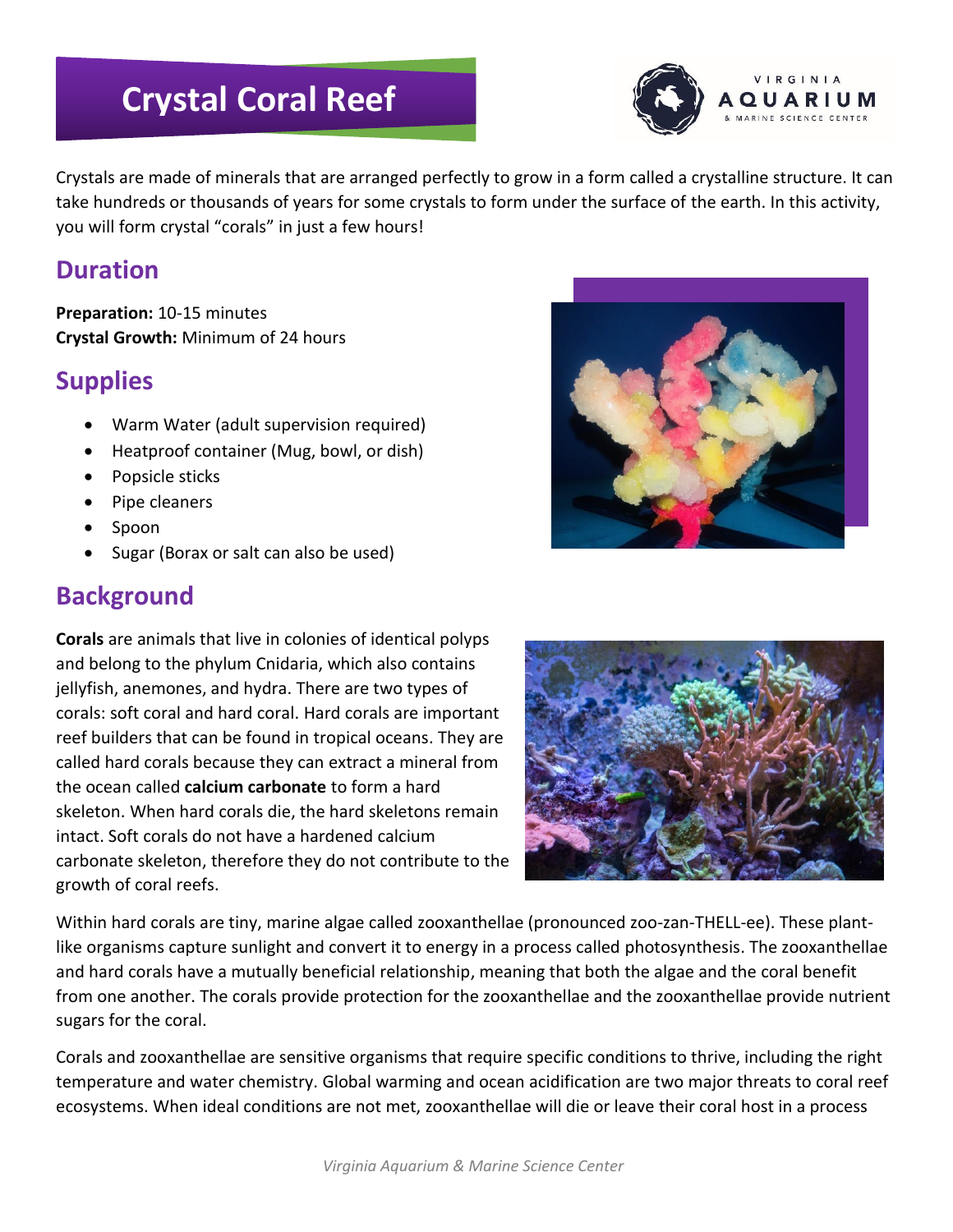called bleaching. Bleached corals do not die right away, but they are more likely to die of starvation or disease.

To understand how to conserve and protect reefs, Virginia Aquarium biologists work with SECORE, an organization dedicated to conserving corals by developing new methods to assist coral reproduction in the wild. Ongoing projects at the Virginia Aquarium include fostering a coral nursery from sustainably harvested coral and maintaining an aquarium with hard and soft corals in 10,000-gallon aquarium. Grow your own crystal coral reef in this fun activity!

# **Instructions**

- 1. Glue two popsicle sticks into an "X" shape. Make one per "coral". This will be the stand for the crystals when they're finished forming and ready to be displayed.
- 2. Bend and twist colorful pipe cleaners to form coral shapes.
- 3. Prepare solution:
	- Add 3 tablespoons of sugar, salt, or borax PER cup of warm water.
	- Stir the solution carefully until as much solute dissolves as possible.
	- If there are no particles left on the bottom of the container, add another tablespoon and stir.
	- **Keep adding and stirring until none of the solute will dissolve into the water.**
	- *Optional: Food coloring can be added to the solution at this stage to add color to the crystals.*
- 4. Insert your pipe cleaner coral into the container so that it is upside down. *See picture.*
- 5. Move the container to a location that is out of the way and will not be disturbed for the next 24 hours.

Over the next few hours, the sugar, salt, or borax molecules will start to settle onto the pipe cleaner corals as the liquid cools. After 24 hours, remove the corals from the solution and allow them to dry. If you want larger crystals, place your coral back into the solution for another 24 hours. If you want to continue growing the crystal corals after two days, make another solution using step 3 and place the crystal coral inside. Just make sure that you will be able to remove the large coral from the container once the additional crystals have formed!

### **Explanation**

A supersaturated solution is one that contains more dissolved material (solute) that can be dissolved by the solvent in normal conditions. Our crystals formed out of a supersaturated sugar, salt, or borax solution. The solution contained so much solute that the liquid appeared cloudy or murky because some of the powder could not dissolve into the water. By mixing the sugar, salt, or borax into hot water, the minerals stayed suspended in the solution longer. Hot water can hold more solute than cold water because when the water molecules move faster and spread out, they make more room for the solute molecules.

As the solution cooled, water molecules moved together, and the solute molecules settled. The molecules bonded together to form crystals at nucleation sites (cracks and bumps) within the container and on the pipe cleaners. Crystals form in unique patterns depending on the shape of the molecule forming them. The crystals in this experiment will continue to grow until the pipe cleaner coral is removed from the solution.